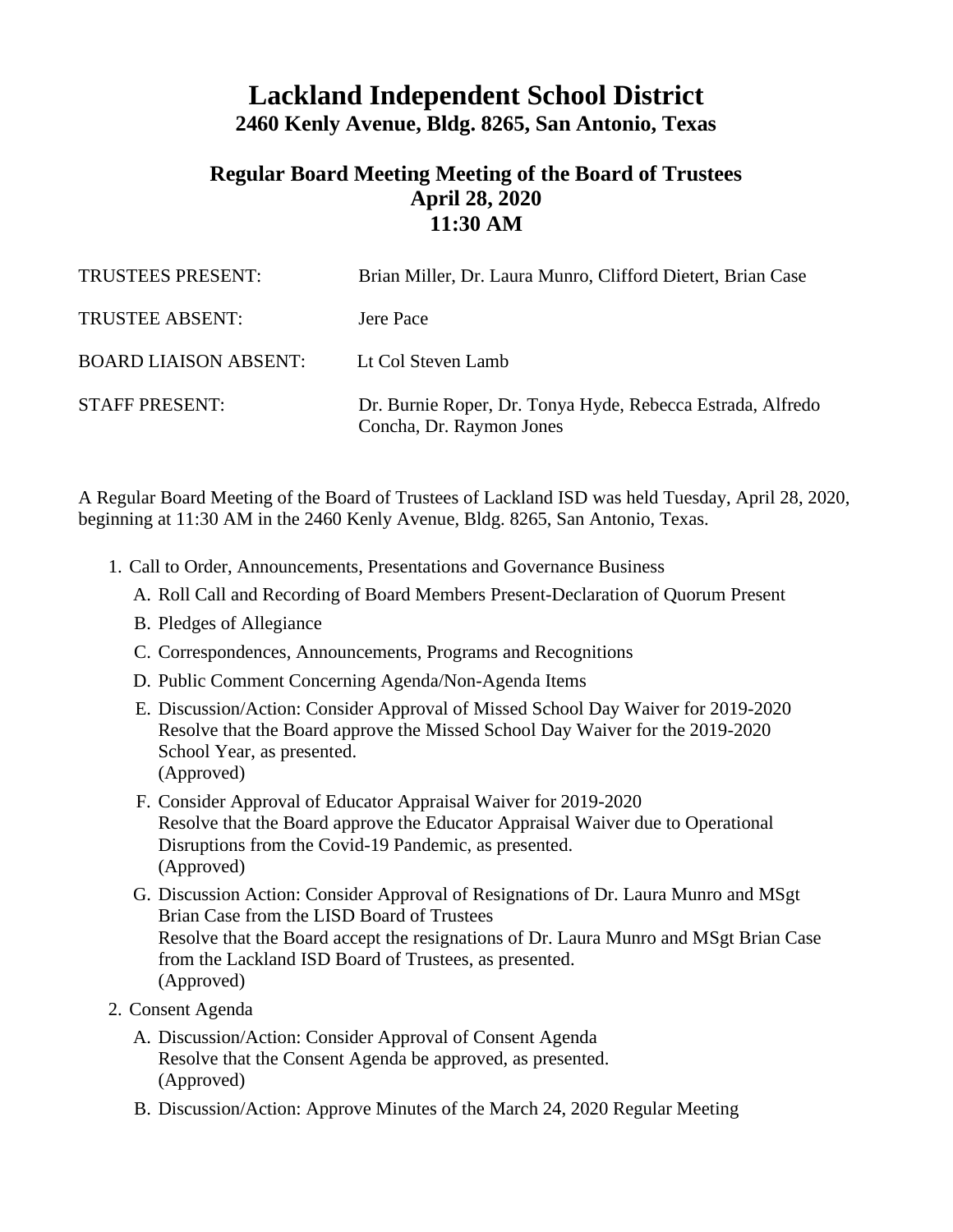Resolve that the Board approve the Minutes of the March 24, 2020 Regular Board Meeting, as presented. (Approved)

- C. Discussion/Action: Consider Approval of Summer 2020 Office Work Hours Resolved that the Board approve the modified work hours for Summer 2020, as presented. (Approved)
- D. Discussion/Action: Consider Approval of the Quarterly Investment Report for 2nd Quarter, FY 2019-2020 Resolved that the Board approve the Investment Quarterly Report for the 2<sup>nd</sup> Quarter, FY 2019-2020, as presented. (Approved)
- 3. Curriculum and Human Resources
	- A. Consider Approval of LISD Teacher Appraisal Calendar for 2021-2022 Resolved that the Board approve the LISD T-TESS Appraisal Calendar for 2021-2022, as presented.

(Approved)

- B. Discussion/Action: Consider Approval of CPR Waiver for 2019-2020 Seniors Resolved that the Board approve the CPR Waiver for 2019-2020 Seniors due to the Covid-19 Pandemic, as presented. (Approved)
- 4. Operations
	- A. Discussion/Action: Consider Approval to Purchase Three New School Buses Resolve that the Board approve the purchase of three new school buses for a total price, not to exceed \$280,000 from either Rush Bus Sales, Longhorn Bus Sales or Thomas Bus Sales based on final price quotations, as presented. (Approved)
- 5. Finance
	- A. Discussion/Review: Review February and March 2020 Financial Statements (No Board Action Required)
	- B. Discussion/Review: Review February and March 2020 Vouchers and Expenditures (No Board Action Required)
	- C. Discussion/Action: Consider Approval of Budget Change #3, FY2019-2020 Resolve that the Board approve the recommended Budget Change #3, as presented. (Approved)
	- D. Discussion/Action: Consider Approval of Adoption Agreement for the First Financial Administrators 403b Plan Document Resolve that the Board approve the Adoption Agreement for the First Financial Administrators 403b Plan Document, as presented. (Approved)
	- E. Discussion/Action: Consider Approval of Resolution Delegating Authority to the Superintendent Resolve that the Board approve the Resolution Delegating Authority to the Superintendent, as presented. (Approved)